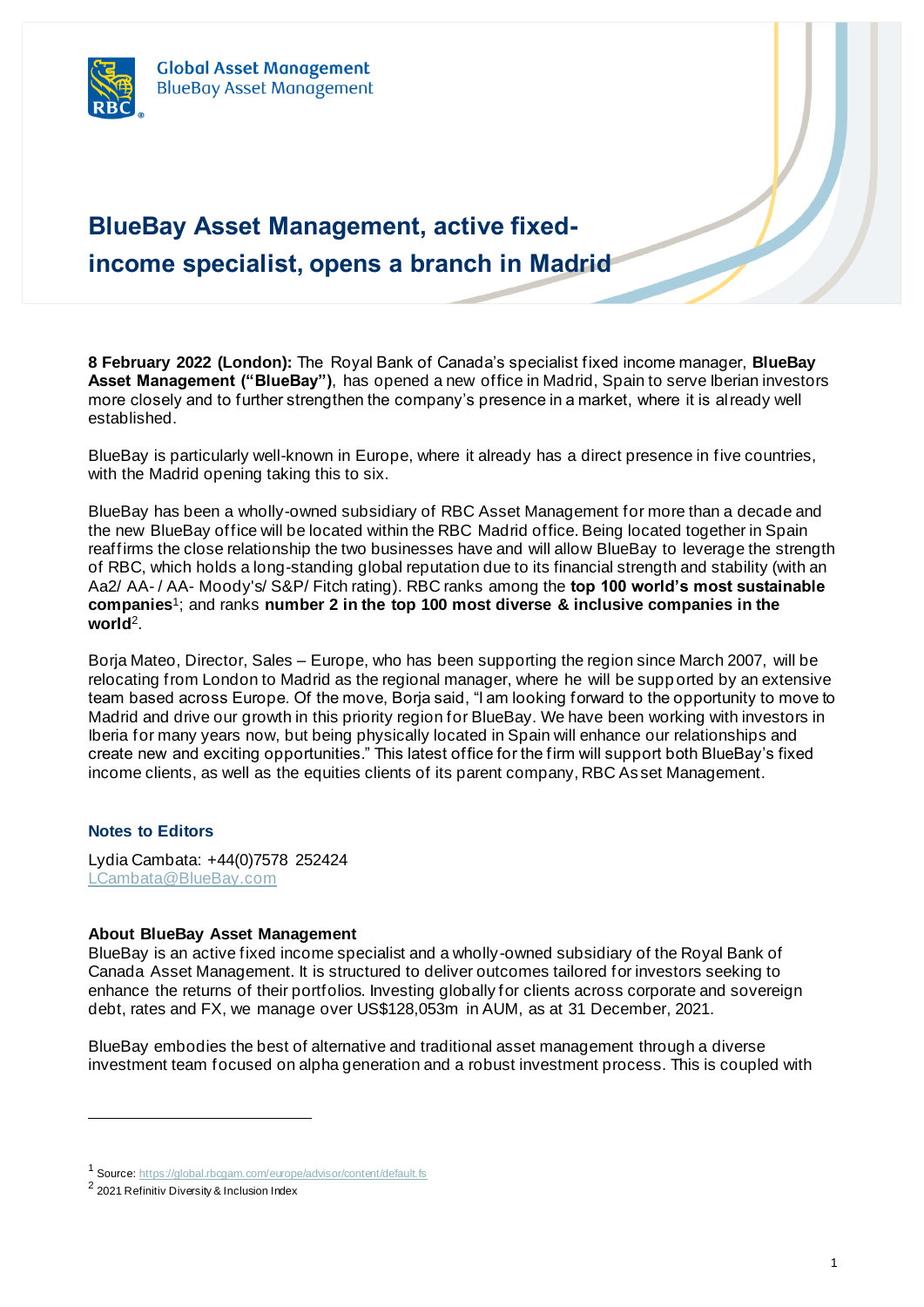our established track record across a broad range of specialist strategies including relative return, total return and alternative investment portfolios.

Our collaborative approach to active client engagement enables us to innovate and deliver outcomes tailored to support our clients' objectives and needs.

## BlueBay has offices in the UK, Switzerland, Italy, Germany, Luxembourg, Japan and Australia. BlueBay Asset Management is wholly-owned by Royal Bank of Canada and part of RBC Asset Management.

This document may be produced and issued by the following entities: in the European Economic Area (EEA), by BlueBay Funds Management Company S.A. (the ManCo), which is regulated by the Commission de Surveillance du Secteur Financier (CSSF). In Germany and Italy, the ManCo is operating under a branch passport pursuant to the Undertakings for Collective Investment in Transferable Securities Directive (2009/65/EC) and the Alternative Investment Fund Managers Directive (2011/61/EU). In the United Kingdom (UK) by BlueBay Asset Management LLP (BBAM LLP), which is authorised and regulated by the UK Financial Conduct Authority (FCA), registered with the US Securities and Exchange Commission (SEC) and is a member of the National Futures Association (NFA) as authorised by the US Commodity Futures Trading Commission (CFTC). In United States, by BlueBay Asset Management USA LLC which is registered with the SEC and the NFA. In Switzerland, by BlueBay Asset Management AG where the Representative and Paying Agent is BNP Paribas Securities Services, Paris, succursale de Zurich, Selnaustrasse 16, 8002 Zurich, Switzerland. The place of performance is at the registered office of the Representative. The courts of the registered office of the Swiss representative shall have jurisdiction pertaining to claims in connection with the distribution of shares in Switzerland. The Prospectus, the Key Investor Information Documents (KIIDs), where applicable, the Articles of Incorporation and any other documents required, such as the Annual or Semi-Annual Reports, may be obtained free of charge from the Representative in Switzerland. In Japan, by BlueBay Asset Management International Limited which is registered with the Kanto Local Financ e Bureau of Ministry of Finance, Japan. In Australia, BlueBay is exempt from the requirement to hold an Australian financial services license under the Corporations Act in respect of financial services as it is regulated by the FCA under the laws of the UK which differ from Australian laws. In Canada, BBAM LLP is not registered under securities laws and is relying on the international dealer exemption under applicable provincial securities legislation, which permits BBAM LLP to carry out certain specified dealer activities for those Canadian residents that qualify as "a Canadian permitted client", as such term is defined under applicable securities legislation. The BlueBay group entities noted above are collectively referred to as "BlueBay" within this document. The registrations and memberships noted should not be interpreted as an endorsement or approval of BlueBay by the respective licensing or registering authorities. To the best of BlueBay's knowledge and belief this document is true and accurate at the date hereof. BlueBay makes no express or implied warranties or representations with respect to the information contained in this document and hereby expressly disclaim all warranties of accuracy, completeness or fitness for a particular purpose. Opinions and estimates constitute our judgment and are subject to change without notice. The document is intended only for "Professional Clients" and "Eligible Counterparties" (as defined by the Markets in Financial Instruments Directive ("MiFID") or the FCA); or in Switzerland for "Qualified Investors", as defined in Article 10 of the Swiss Collective Investment Schemes Act and its implementing ordinance, or in the US by "Accredited Investors" (as defined in the Securities Act of 1933) or "Qualified Purchasers" (as defined in the Investment Company Act of 1940) as applicable and should not be relied upon by any other category of customer.

To the best of BlueBay's knowledge and belief this document is true and accurate at the date hereof. BlueBay makes no express or implied warranties or representations with respect to the information contained in this document and hereby expressly disclaim all warranties of accuracy, completeness or fitness for a particular purpose. Opinions and estimates constitute our judgment and are subject to change without notice Past performance is not indicative of future results. No part of this document may be reproduced, redistributed or passed on, directly or indirectly, to any other person or published, in whole or in part, for any purpose in any manner without the prior written permission of BlueBay. Copyright 2021 © BlueBay, is a wholly-owned subsidiary of RBC and BBAM LLP may be considered to